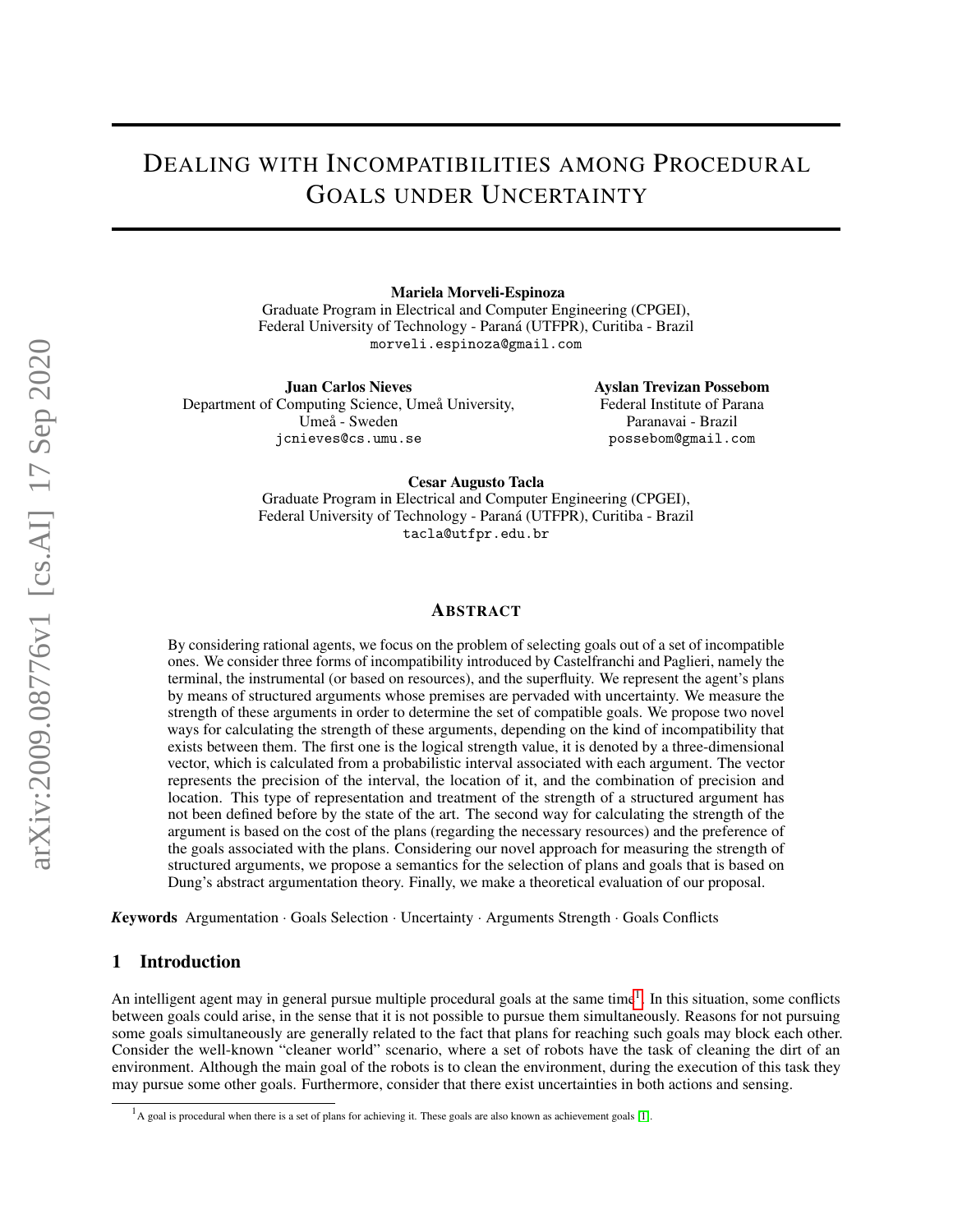According to Castelfranchi and Paglieiri [\[2\]](#page-12-1), at least three forms of incompatibility could emerge:

- *Terminal incompatibility*: Suppose that at a given moment one of the robots let us call him BOB has a technical defect; hence, BOB begins to pursue the goal "*going to the workshop to be fixed*". Recall that BOB is already pursuing the goal of cleaning the environment; however, if BOB wants to be fixed he has to stop cleaning. Hence, BOB cannot pursue both goals at the same time because the plans adopted for each goal lead to an inconsistency, since he needs to be operative to continue cleaning and non-operative to be fixed.
- *Instrumental or resource incompatibility*: It arises because the agents have limited resources. Suppose that BOB is in slot  $(2,4)$  and detects two dirty slots, slot  $(4,2)$  and slot  $(4,8)$ . Therefore, he begins to pursue two goals: (i) cleaning slot (4,2) and (ii) cleaning slot (4,8); however, he only has battery for executing the plan of one of the goals. Consequently a conflict due to resource battery arises, and BOB has to choose which slot to clean.
- *Superfluity*: It occurs when the agent pursues two goals that lead to the same end. Suppose that BOB is in slot (2,2) and he detects dirt in slot (4,5), since it is far from its localization, he has no certainty about the kind of dirt and he begins to pursue the goal "*cleaning slot (4,5)*". Another cleaner robot – TOM – also detects the same dirty slot and he has the certainty that it is liquid dirt; however, TOM's battery is quite low, whereby he sends a message to BOB to mop slot (4,5). Thus, BOB begins to pursue the goal "*mopping slot (4,5)*". It is easy to notice that both goals have the same end, which is that slot (4,5) to be cleaned.

Argumentation is an appropriate approach for reasoning with inconsistent information [\[3\]](#page-12-2). The process of argumentation is based on the construction and the comparison of arguments (considering the so-called attacks among them). Argumentation has been applied for practical reasoning for the generation of desires and plans (e.g., [\[4\]](#page-12-3)[\[5\]](#page-12-4)[\[6\]](#page-12-5)[\[7\]](#page-12-6)). In [\[5\]](#page-12-4) and [\[7\]](#page-12-6), the authors represent the agent's plans by means of arguments (these arguments are called instrumental arguments) and the conflicts between plans are expressed in form of attacks.

In our example, we can have an argument A representing a plan p, an argument B representing another plan  $p'$ , and both attack each other. The question is: what argument will be selected? According to [\[8\]](#page-12-7), one can measure the strength of the arguments to refine the notion of acceptability (selection) of arguments. Thus, each argument is measured and a strength value is assigned to it. Then, the arguments' strengths determine the preference of one of them.

In [\[5\]](#page-12-4), [\[6\]](#page-12-5), [\[9\]](#page-12-8), and [\[7\]](#page-12-6), the authors use instrumental arguments to represents plans and define possible attacks; however, the agent's beliefs are not pervaded with uncertainty. Besides, in [\[5\]](#page-12-4), [\[6\]](#page-12-5), and [\[7\]](#page-12-6) the actions are not taken into account in the structure of the arguments. The strength of an instrumental argument is measured in [\[5\]](#page-12-4) based on the worth of the goals that make it up and the cost of the plan with respect to the resources it needs to be achieved.

Other related works are focused on dealing with uncertainty in structured arguments. Hunter [\[10\]](#page-12-9) assign a probability distribution over the models of the language, which are used to give a probability distribution to the arguments that are constructed using classical logic. Haenni et al. [\[11\]](#page-12-10) also applies the approach of assigning a probability distribution over the models models of logical arguments. In [\[12\]](#page-12-11), Amgoud and Prade propose a possibilistic logic framework where arguments are built from an uncertain knowledge base and a set of prioritized goals. In [\[13\]](#page-12-12), Nieves et al. present an argumentation approach based on the ASP's language for encoding knowledge under imprecise or uncertain information. Chesñevar et al. [\[14\]](#page-12-13) present P-DeLP (Possibilistic Defeasible Logic Programming), which combines features of argumentation theory and logic programming and incorporates a possibilistic treatment of uncertainty. This work was extended in [\[15\]](#page-12-14) by applying also fuzzy techniques. Thus, the authors use PGL+, a possibilistic logic over Gödel logic extended with fuzzy constants. Schweimeier and Schroeder [\[16\]](#page-12-15) also use fuzzy logic and propose an argumentation framework with fuzzy unification to handle uncertainty. Nevertheless, all these works are not related to goals conflicts and do not represent plans by means of arguments.

Against this background, the aim of this article is to study and propose a way of measuring the strength of instrumental arguments whose premises are pervaded of uncertainty. This will lead us to determine the set of non-conflicting plans and non-conflicting goals the agent can continue pursuing. Thus, the research questions that are addressed in this article are:

- 1. How to measure the strength of an instrumental argument considering that its premises have uncertain elements?, and
- 2. Given that we use instrumental arguments to determine the incompatibilities between goals, how the uncertainty of the elements of instrumental arguments impact on determining the set of compatible goals?

In addressing the first question, we use a coherence-based probability logic approach [\[17\]](#page-12-16). We assign and/or calculate a probabilistic interval for each element of the argument and the interval of the argument is calculated based on the uncertainty of its premises. Lastly, the argument's strength is calculated from this interval. The reason to choose an interval is that it can be used to represent a range of possible values and/or the aggregation of several perceptions. For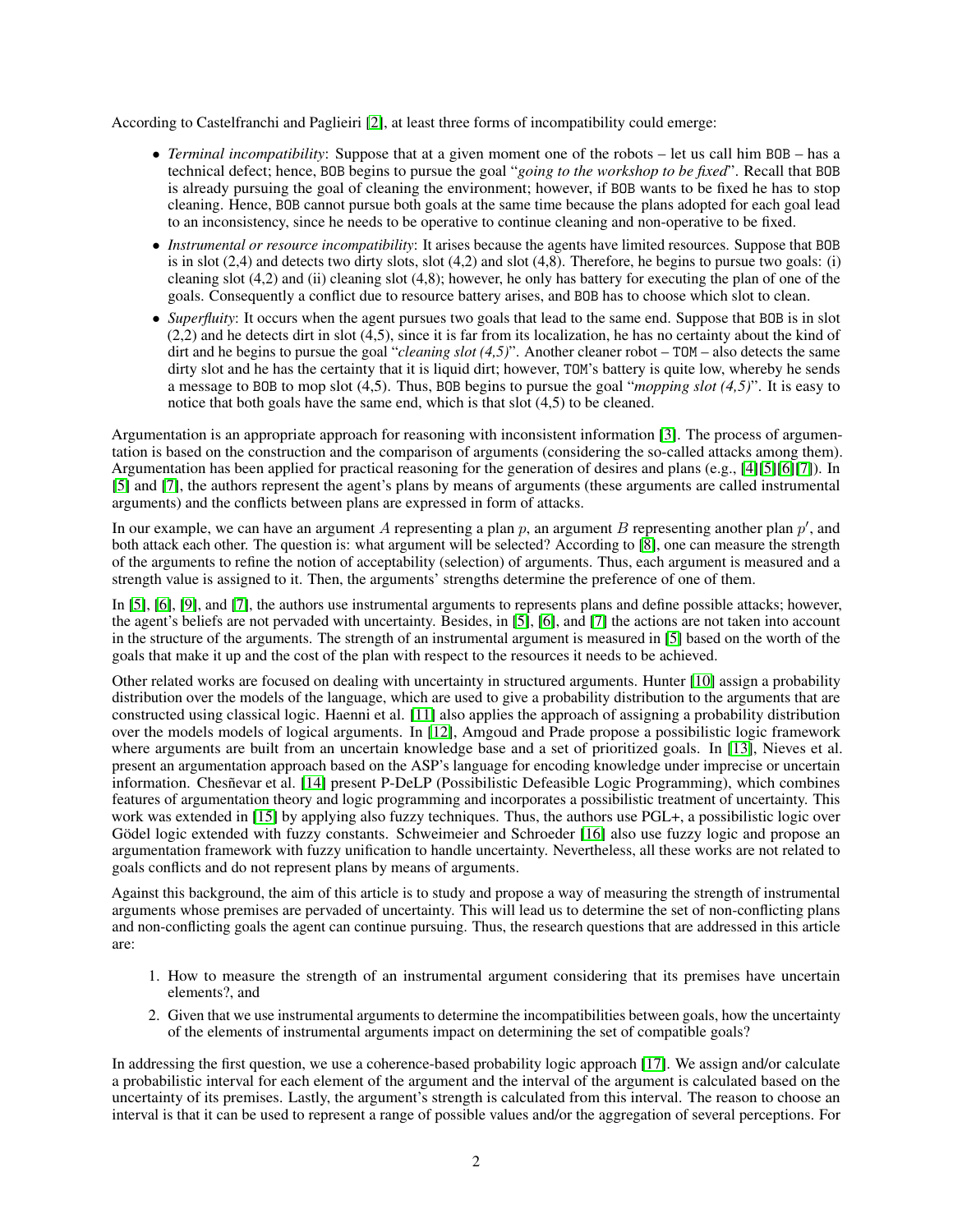example, suppose that the dirty sensor of a cleaner robot has a sensitivity error for distinguishing between a dirty slot and a stain on the slot when he is far from the observed slot. In this case, it would be better to represent the probability that such slot is dirty by using an interval. Regarding the second question, we use Dung's argumentation semantics in order to obtain the set of compatible goals. Thus, the main contributions of this article are:

- A way of measuring the strength of structured arguments whose premises are pervaded with uncertainty,
- Two different ways of measuring the strength of instrumental arguments: (i) considering their logical structure and (ii) considering the necessary resources.
- A three-dimensional representation of the logical strength, which allows the agent to compare the argument in more than one way. To the best of our knowledge, the suggested three-dimensional strength of arguments is the first one in its kind for leading with arguments that are pervaded with uncertainty, and
- A way of selecting goals based on abstract argumentation semantics.

This article has also a practical contribution since it can be applied to real engineering problems. As it can be seen in the example, this kind of approach can be used in robotic applications (e.g., [\[18\]](#page-13-0)[\[19\]](#page-13-1)[\[20\]](#page-13-2)) in order to endow a robot with a system that allows him to recognize and decide about the goals he should pursue. Another possible application is in the spatial planning problem, which aims to rearrange the spatial environment in order to meet the needs of a society [\[21\]](#page-13-3). As space is a limited resource, it causes that the planner finds conflicts in the desires and expectations about the spatial environment. These desires and expectation can be modeled as a set of restrictions and conditions, which can be considered as goals (e.g., suitability, dependency, and compatibility)[\[22\]](#page-13-4). Thus, the planner can be seen as a software agent that has to decide among a set of conflicting goals. Although these conflicting goals are not goals the agent wants to achieve, as in the case of the robot, the agent may use this approach in order to resolve the problem and suggest a possible arrangement of the spatial environment. It could also be applied during a design process, in which inconsistencies among design objectives may arise and this results in design conflicts [\[23\]](#page-13-5). In this case, agents may represent designers that share knowledge and have conflicting interests. This results in a distributed design system that can be simulated as an Multi-Agent System [\[24\]](#page-13-6)[\[25\]](#page-13-7). This last type of application involves more than one agent; however, since there is a conflict among goals, it can be resolved by applying the proposed approach. Another interesting application is in the medication adherence problem. In [\[26\]](#page-13-8), the authors propose a coach intelligent agent that is in charge of supporting the medical management of patients. This agent has autonomous reasoning capabilities that allow him to deal with long-term goals in the settings of medication plans.

The rest of the article is organized as follows. Next section presents some necessary technical background related to probabilistic logic. In Section [3,](#page-3-0) the main building blocks on which this approach is based are defined. Section [4](#page-4-0) is devoted to the kinds of attacks that may occur between arguments. In Section [5,](#page-6-0) we study and present the strength calculation proposal. Section [6](#page-7-0) is focused on the definition of the argumentation framework and on studying how to determine the set of compatible goals by means of argumentation semantics. We present the evaluation of our proposal in terms of fulfilling the postulates of rationality in Section [7.](#page-9-0) Finally, the conclusions and future work are presented in Section [8.](#page-11-0)

## 2 Probabilistic background

In this section some necessary technical background is presented. It is based on probabilistic logic inference in the settings of [\[27\]](#page-13-9) and [\[28\]](#page-13-10).

Let  $\mathcal L$  be a propositional vocabulary that contains a finite set of propositional symbols.  $\wedge$  and  $\neg$  denote the logical connectives conjunction and negation. An *event* is defined as follows. The propositional constants *false* and *true*, denoted by  $\perp$  and  $\top$ , respectively, are events. An atomic formula or *atom* is an event. If  $\phi$  and  $\psi$  are events, then also  $\neg \phi$  and ( $\phi \wedge \psi$ ). A *conditional event* is an expression of the form  $\psi | \phi$  and a *conditional constraint* is an expression of the form  $(\psi|\phi)[l, u]$  where  $l, u \in [0, 1]$  are real numbers. The event  $\psi$  is called the consequent (or head) and the event  $\phi$ its antecedent (or body). *Probabilistic formulas* are defined as follows. Every conditional constraint is a probabilistic formula. If F and G are probabilistic formulas then also  $\neg F$  and  $(F \wedge G)$ .

One can distinguish between classical and purely probabilistic constraints. *Classical conditional constraints* are of the kind  $(\psi|\phi)[1,1]$  or  $(\psi|\phi)[0,0]$ , while *purely probabilistic conditional constraints* are of the form  $(\psi|\phi)[l, u]$  with  $l < 1$ and  $u > 0$ .

An event  $\phi$  is *conjunctive* iff  $\phi$  is either  $\top$  or a conjunction of atoms. A *conditional event*  $\psi|\phi$  is conjunctive (respectively, *1-conjunctive*) iff  $\psi$  is a conjunction of atoms (respectively, an atom) and  $\phi$  is conjunctive. A conditional constraint  $(\psi|\phi)$ [l, u] is conjunctive (respectively, 1-conjunctive) iff  $\psi|\phi$  is conjunctive (respectively, 1-conjunctive).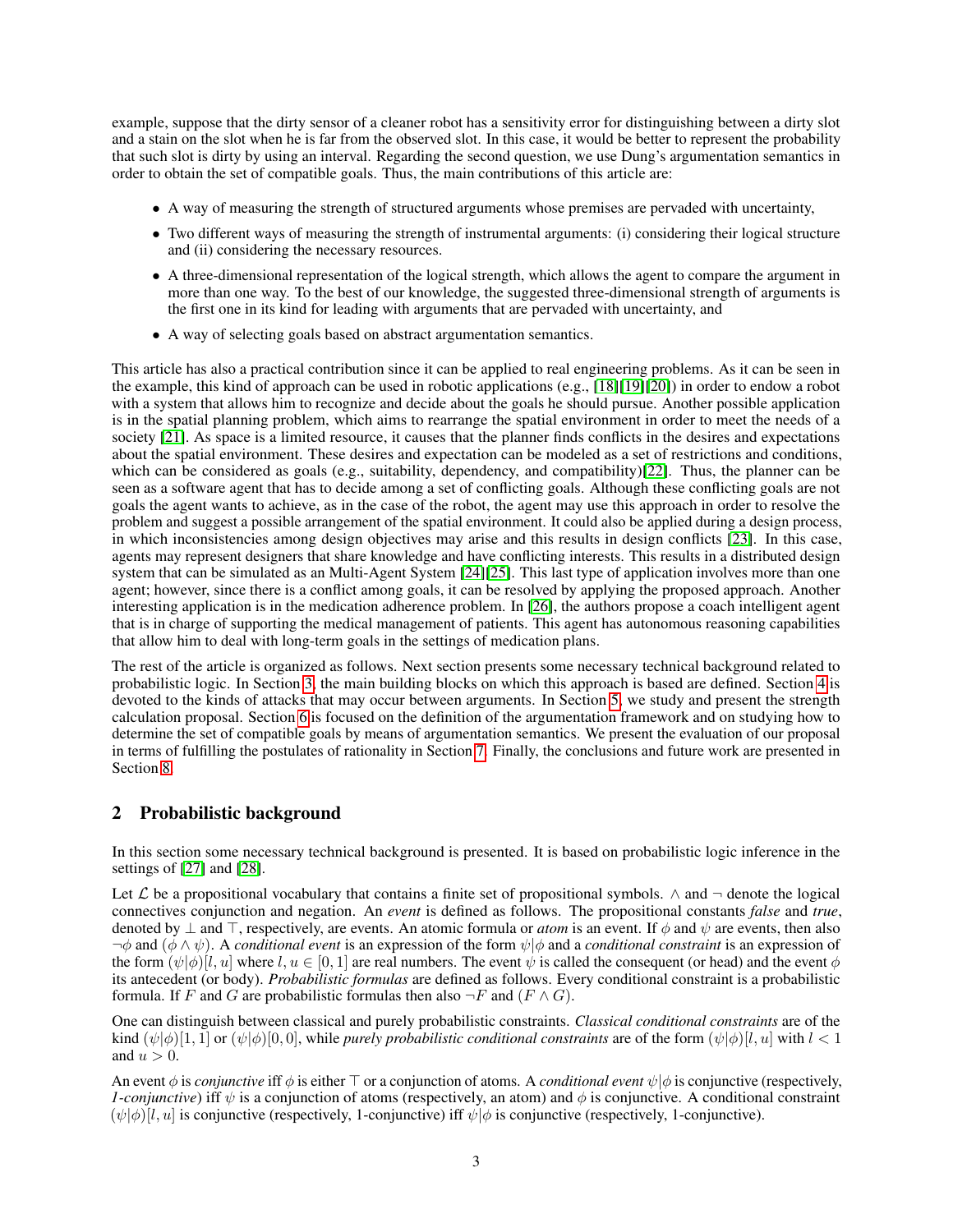Conjunctive conditional constraints  $(\psi|\phi)(l, u]$  with  $l \leq u$  are also called *probabilistic Horn clauses*, from which can be defined *probabilistic facts* and *probabilistic rules*, which are of the form  $(\psi|\top)[l, u]$  and  $(\psi|\phi)[l, u]$ , respectively, where  $\phi \neq \top$ .

We use the coherence-based probability logic to propagate the uncertainty of the premises to the conclusion, more specifically, we use probabilistic MODUS PONENS. We denote the probabilistic closure MODUS PONENS inference by  $\vdash_{P}$ . Finally, the calculation of the conclusion interval is given by [\[28\]](#page-13-10):

 $\{(\psi|\phi)[l, u], (\phi|T)[l', u']\} \vdash_P (\psi|T)[l * l', 1 - l' + u * l']$ 

## <span id="page-3-0"></span>3 Basics of the proposal

In this section, we present the main mental states of the agent; and define a class of structured arguments that represent plans.

In this article, the main mental states of an agent are the following finite bases:

- $\beta$  is a finite set beliefs,
- $\mathcal A$  is a finite base of the actions,
- $\mathcal G$  is a finite base of the goals, and
- $Res$  is a finite base of the resources of the agent.

Elements of B and A are probabilistic facts and elements of G and Res are atomic formulas. It holds that B, A, Res, and G are pairwise disjoint. Let  $\mathcal{B}^* = \{b | (b|\top) [l, u] \in B\}$  and  $\mathcal{A}^* = \{a | (a|\top) [l, u] \in A\}$  be the projections sets of B and  $\hat{A}$ , respectively. That is, the elements of  $B^*$  and  $A^*$  are atomic formulas, which have their correspondent probabilistic conditional constraints in  $\beta$  and  $\beta$ , respectively. Furthermore, the agent is also equipped with a function PREF :  $\mathcal{G} \to [0, 1]$ , which returns a real value that denotes the preference value of a given goal (0 stands for the null preference value and 1 for the maximum one) and a resource summary structure  $\mathcal{R}_{sum} \subseteq \mathcal{R}es \times \mathbb{R}^+$  where the first component of a pair is a resource and the second one is the available amount of such resource. Let AVAILABLE\_RES :  $Res \rightarrow \mathbb{R}^+$  be a function that returns the current amount of a given resource.

The agent has also a set of probabilistic plans that allows him to achieve his goals. In order to analize the possible incompatibilities that could arise among them, we express the plans in terms of instrumental arguments. Thus, the basic building block of an instrumental argument is a probabilistic plan rule, which includes, in the premise, a set of beliefs, a set of goals and a set of actions. All these elements are necessary for the plan to be executed and the goal in the conclusion of the rule to be achieved.

**Definition 1** *(Probabilistic plan rule) A probabilistic plan rule is denoted by a probabilistic rule*  $(\psi|\phi)$ [*l, u] such that*  $\phi = b_1 \wedge ... \wedge b_n \wedge g_1 \wedge ... \wedge g_m \wedge a_1 \wedge ... \wedge a_l$  and  $\psi = g$  where  $b_i \in \mathcal{B}^*$  (for all  $1 \leq i \leq n$ ),  $g_j \in \mathcal{G}$  (for all  $1 \leq j \leq m$ ),  $a_k \in \mathcal{A}^*$  (for all  $1 \leq k \leq l$ ), and  $g \in \mathcal{G}$ . In order to avoid cycles, we require that  $\psi \neq g_1, \dots, \psi \neq g_m$ . *Besides, the number of elements of*  $\phi$  *is finite.* 

A probabilistic plan rule expresses that if  $b_1 \wedge ... \wedge b_n$  are true at a certain degree,  $g_1 \wedge ... \wedge g_m$  are achieved at a certain degree, and  $a_1 \wedge ... \wedge a_l$  are accurately performed at a certain degree then g is achieved at a certain degree.<sup>[2](#page-3-1)</sup>.

Finally, let  $PR$  be the base containing the set of probabilistic plan rules.

Example 1 *Considering the scenario presented in the introduction section, let us introduce some examples of probabilistic plan rules. Suppose that the environment is a square of 4 rows by 4 columns. So, for the environment to be completely clean, all the slots have to be clean.*

*First of all, let us present the beliefs, actions, and goals that are part of the premises of the probabilistic plan rules. Beliefs:* has*\_*ref ill, ¬full*\_*trashcan, *and* solid*\_*dirt*\_*1*\_*3*. Action:* go*\_*2*\_*2*. Goals:* be*\_*oper, clean*\_*1*\_*1, ..., clean*\_*4*\_*4, clean, sweep*\_*4*\_*4, in*\_*wshop *and* be*\_*f ixed*. We use goal* clean *to refer to the environment as a whole and we use goals* clean*\_*1*\_*1, ..., clean*\_*4*\_*4 *to refer to each slot of the environment. Thus, to achieve the goal* clean*, all the dirty slots have to be cleaned. Below, we present some probabilistic plan rules:*

*-* (clean | be*\_*oper ∧ clean*\_*1*\_*1 ∧ ... ∧ clean*\_*4*\_*4)[1, 1]

*-* (sweep*\_*4*\_*4 | ¬full*\_*trashcan ∧ solid*\_*dirt*\_*4*\_*4 ∧ go*\_*4*\_*4)[0.7, 0.9]

*-* (be*\_*f ixed|¬be*\_*oper ∧ has*\_*ref ill ∧ in*\_*wshop)[1, 1]

<span id="page-3-1"></span> $2$ Achievement goals represent a desired state that an agent wants to reach [\[29\]](#page-13-11).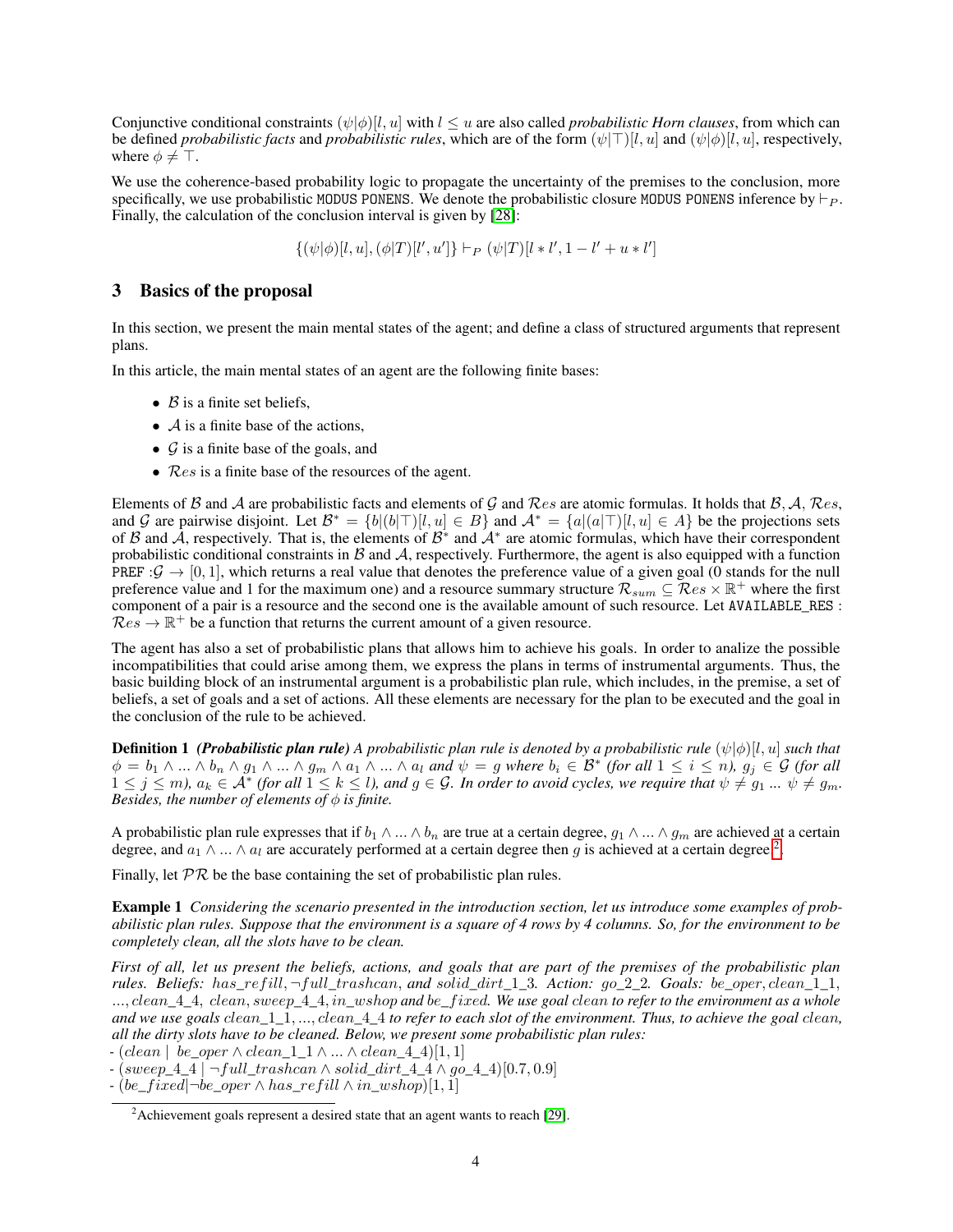We use probabilistic facts and probabilistic plan rules to build probabilistic instrumental arguments, which represent complete plans. Like in [\[7\]](#page-12-6), we represent this type of argument using a tree structure; however, in our definition the root is made up of a probabilistic plan rule and the leaves are either beliefs or actions. We can consider these last elements as elementary arguments, since they do not generate sub-trees. We can say that this definition of instrumental argument is new in the state of the art.

**Definition 2** *(Elementary probabilistic argument) An elementary probabilistic argument is a tuple*  $\langle H, (\psi | \top) | l, u \rangle$ *where either*  $(\psi | \top) [l, u] \in \mathcal{A}$  *or*  $(\psi | \top) [l, u] \in \mathcal{B}$  *and*  $H = \emptyset$ *.* 

Function CLAIM returns the claim  $\psi$  of a given elementary probabilistic argument. Unlike beliefs and actions, the goals that make up the premise of a probabilistic plan rule generate a tree-structure. Considering that plans may have sub-plans, it is natural that arguments may also have sub-arguments.

Definition 3 *(Probabilistic instrumental argument, or complete plan) A probabilistic instrumental argument is a tuple*  $\langle T, q \rangle$ *, where*  $T$  *is a finite tree such that:* 

• *The root of the tree is a structure of the form*  $\langle H, g [l_g, u_g] \rangle$  *where:* 

$$
- H = (g|b_1 \wedge ... \wedge b_n \wedge g_1 \wedge ... \wedge g_m \wedge a_1 \wedge ... \wedge a_l)[l, u],
$$

 $l_q, u_q \in [0, 1]$  *are real numbers that represent the upper and lower probabilities of g.* 

- *Since*  $H = (g|b_1 \wedge ... \wedge b_n \wedge g_1 \wedge ... \wedge g_m \wedge a_1 \wedge ... \wedge a_l)[l, u]$ , *it has exactly*  $(n+m+l)$  *children, such that*  $\forall b_i$  (1 ≤ *i* ≤ *n*) and  $\forall a_k$  (1 ≤ *k* ≤ *l*) there exists an elementary probabilistic argument, and  $\forall g_j$  (1 ≤ *j* ≤ *m*) *there exists a probabilistic instrumental argument, we can call these last arguments of sub-arguments.*
- $H, (b_1 | \top [l_{b_1}, u_{b_1}]), \ldots, (b_n | \top [l_{b_n}, u_{b_n}]), H_{g_1}, \ldots, H_{g_m}, (a_1 | \top [l_{a_1}, u_{a_1}]), \ldots, (a_l | \top [l_{a_l}, u_{a_l}]) \vdash_P g[l_g, u_g].$

Let ARG be the set of all arguments<sup>[3](#page-4-1)</sup> that are associated to the goals in  $G$ . We assume that each goal has at least one argument. It is also important to mention that there could be more than one argument for a given goal. Function  $SUPPORT(A)$  returns the set of elementary probabilistic arguments, the main root of the argument, and the roots of the sub-arguments of A, CLAIM(A) returns the claim g of A, and SUB(A) returns the set of sub-arguments of A.

In order to obtain the probabilistic interval of the claim of an argument, it has to be applied the probabilistic MODUS PONENS from the leaves to the root.

Figure [1](#page-4-2) shows the tree of the argument A whose claim is goal be\_fixed with the sub-arguments B whose claim is goal  $\neg be\_oper$ , and C whose claim is goal in\_wshop. The values of the probabilistic intervals of the main argument and the sub-arguments are calculated using probabilistic MODUS PONENS.

<span id="page-4-2"></span>

Figure 1: Tree of probabilistic arguments  $A$ ,  $B$ , and  $C$ . Gray-filled rectangles represent the leaves of the tree.

# <span id="page-4-0"></span>4 Attacks between arguments

In this section, we focus on the identification of attacks between arguments, which will lead to the identification of incompatibility among goals. The kind of attack depends on the form of incompatibility. The conflicts between arguments are defined over ARG and are captured by the binary relation  $\mathcal{R}_x \subseteq \text{ARG} \times \text{ARG}$  (for  $x \in \{t, r, s\}$ ) where each sub-index denotes the form of incompatibility. Thus, t denotes the attack for terminal incompatibility,  $r$  the attack for resource incompatibility, and  $s$  the attack for superfluity. We denote with  $(A, B)$  the attack relation between arguments A and B. In other words, if  $(A, B) \in \mathcal{R}_x$ , it means that argument A attacks argument B.

<span id="page-4-1"></span> $3$  Hereafter, for sake of simplicity, we use only argument to refer to a probabilistic instrumental argument.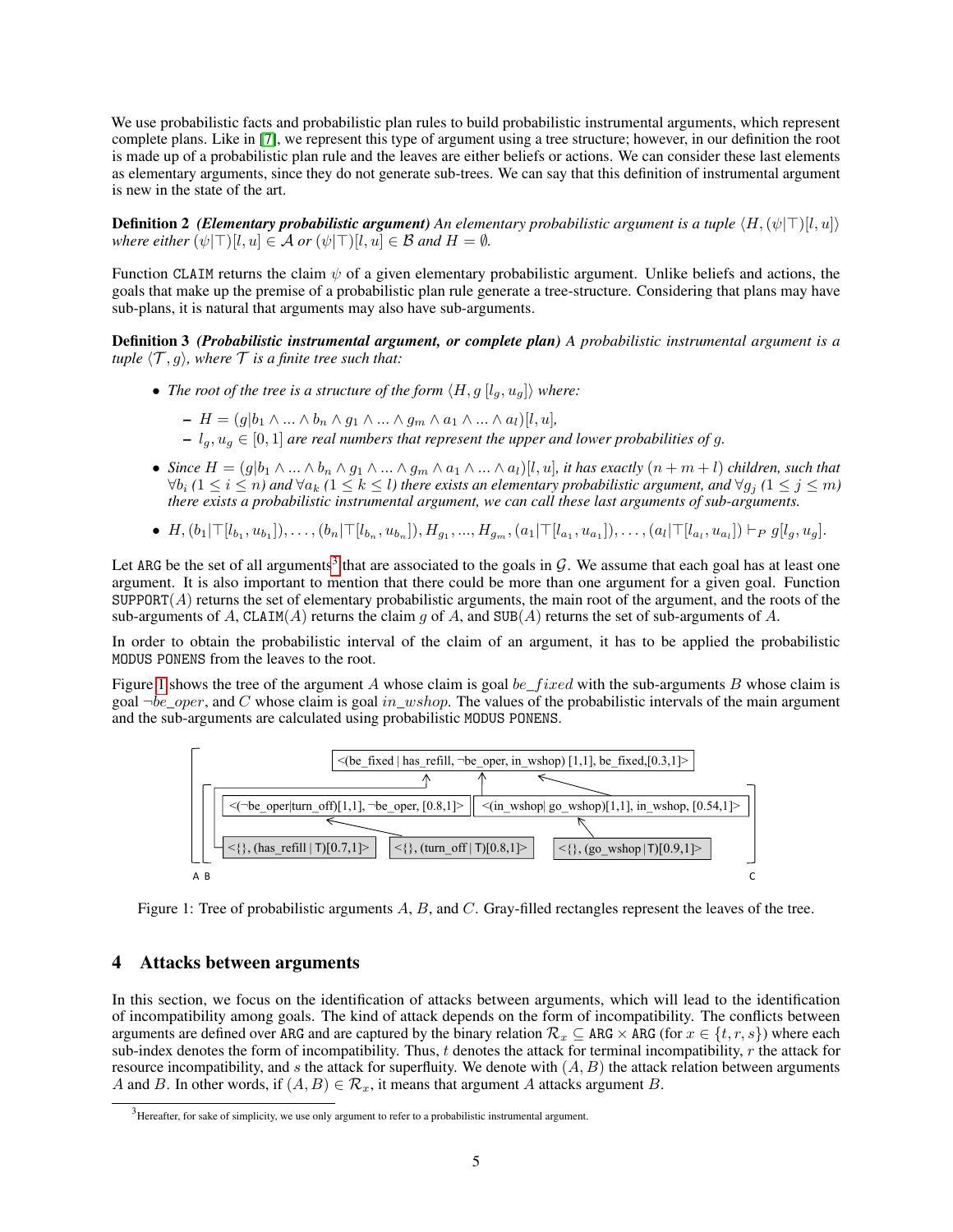#### 4.1 Terminal incompatibility attack

We define the terminal incompatibility in terms of attacks among arguments. An argument  $A$  attacks another argument B when the claim of any of the sub-arguments of  $A$  is the negation of the claim of any of sub-arguments of  $B$ , and both arguments correspond to plans that allow to achieve different goals.

**Definition 4** *(Support rebuttal - R<sub>t</sub>) Let*  $A, B \in \text{ARG}, [H, \psi] \in \text{SUPPORT}(A)$  *and*  $[H', \psi'] \in \text{SUPPORT}(B)$ *. We say that*  $(A, B) \in \mathcal{R}_t$  *occurs when:* 

- CLAIM $(A) \neq$  CLAIM $(B)$ *,*
- $\psi = \neg \psi'$  such that  $\psi, \psi' \in \mathcal{B}$  or  $\psi, \psi' \in \mathcal{A}$ , or  $\psi, \psi' \in \mathcal{G}$ .

*Sub-arguments of arguments that are involved in a support rebuttal are also involved in a support rebuttal between them and with the main arguments. Formally:*

- *If*  $(A, B) \in \mathcal{R}_t$  *and*  $\exists C \in SUB(B)$  *and*  $\exists D \in SUB(A)$ *, then*  $(C, D) \in \mathcal{R}_t$  *and*  $(D, C) \in \mathcal{R}_t$ *.*
- *If*  $(A, B) \in \mathcal{R}_t$  *and*  $\exists C \in SUB(B)$ *, then*  $(A, C) \in \mathcal{R}_t$  *and*  $(C, A) \in \mathcal{R}_t$ *.*

*Finally, it holds that*  $\mathcal{R}_t$  *is symmetric.* 

<span id="page-5-1"></span>**Example 2** Let  $G = \{clean\_1\_3, be\_fixed\}$  be two goals that robot BOB is currently pursuing. Figure [1](#page-4-2) *depicts the arguments* A*,* B*, and* C*. Figure [2](#page-5-0) shows arguments* D *whose claim is goal* clean*\_*1*\_*3 *and* E whose claim is goal be\_oper. Since  $CLAIM(D) = \neg CLAIM(B)$ *, the following support rebuttals arise:*  $\{(A, D), (D, A), (A, E), (E, A), (B, D), (D, B), (B, E), (E, B), (C, D), (D, C), (C, E), (E, C)\}\in\mathcal{R}_t.$ 



<span id="page-5-0"></span>Figure 2: Probabilistic instrumental argument for goal *clean* 1 3.

#### 4.2 Resources incompatibility attack

First of all, let us denote with LIST\_RES\_ARG( $A$ ) the list of resources along with their respective amounts that are necessary to perform the plan represented by an argument A. We assume that each probabilistic plan rule has a list of the resources that are necessary for its performance. Thus, LIST\_RES\_ARG( $A$ ) is the sum up of the list of every probabilistic plan rule that makes up argument A.

Now, we define when a set of instrumental arguments attack each other considering the resources. We evaluate sets of arguments that need the same resource and that are related to plans that allow to achieve different goals. For instance, if three arguments need a certain resource res, we compare the current amount of that resource in  $\mathcal{R}_{sum}$  with the total amount of res the three arguments need. We use function NEED\_RES : ARG  $\times$  Res  $\rightarrow \mathbb{R}^+$  to figure out the amount of a resource that a given argument needs. Finally recall that function AVAILABLE\_RES returns the current amount of a given resource.

**Definition 5** *(Resource attack)* Let A and B be two arguments that need a same resource res, such that  $A, B \in$ ARG and CLAIM(A)  $\neq$  CLAIM(B). We say that  $(A, B) \in \mathcal{R}_r$  when NEED\_RES(A, res) + NEED\_RES(B, res) > AVAILABLE\_RES( $res$ ). It holds that  $\mathcal{R}_r$  is symmetric.

#### 4.3 Superfluity attack

Superfluity can be defined in terms of the superfluous attack. In this attack, the claims of arguments are evaluated. Thus, an argument  $A$  attacks another argument  $B$  when they have the same claim. Since each argument may have sub-arguments, this attack is also inherited by the sub-arguments.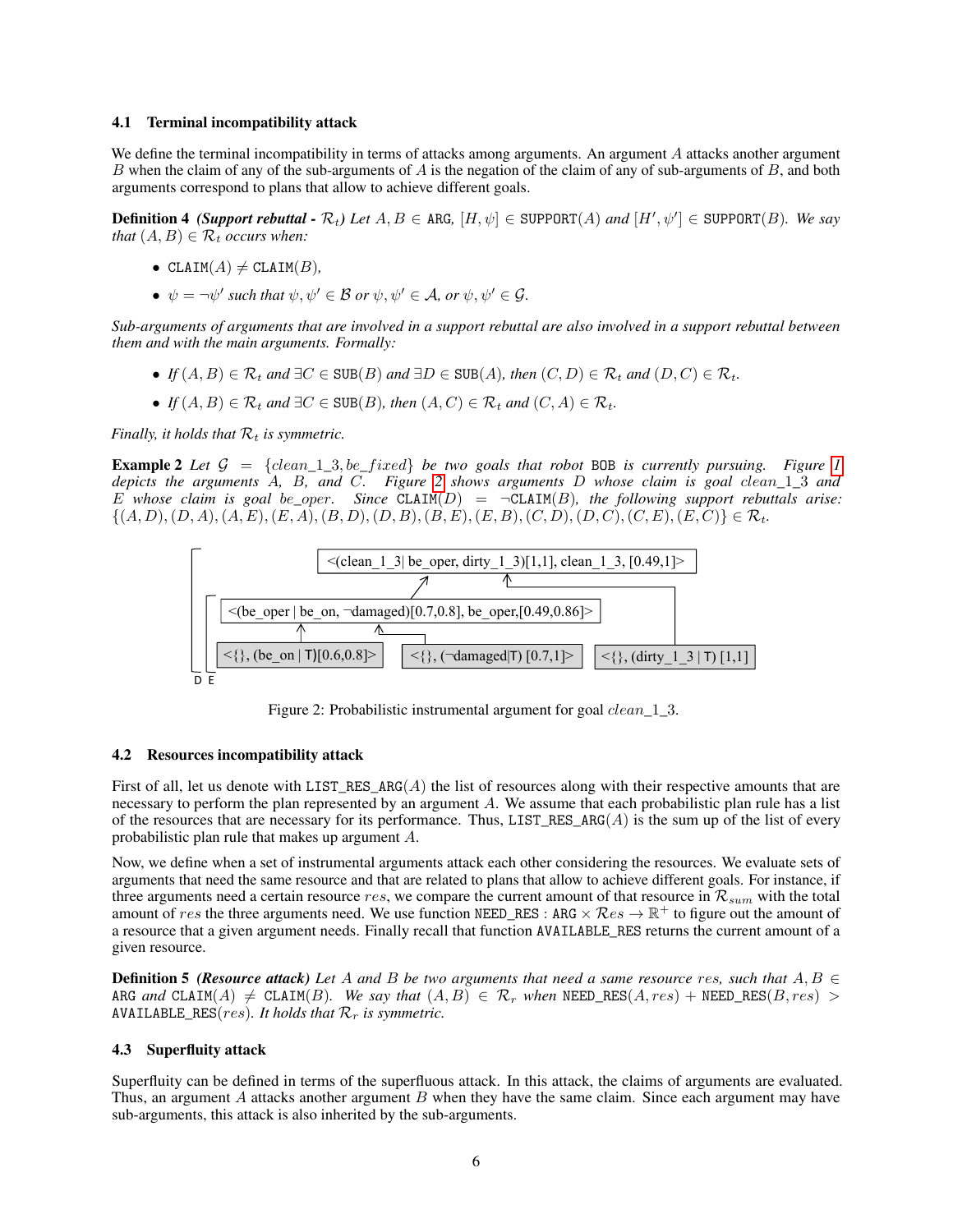**Definition 6** *(Superfluous attack - R<sub>s</sub>)**Let* $A, B \in \text{ARG}$ *. We say that* $(A, B) \in \mathcal{R}$ *s**occurs when:* 

- $CLAIM(A) = CLAIM(B)$ *,*
- SUPPORT $(A) \neq$  SUPPORT $(B)$ .

*Like in the terminal support rebuttal, the sub-arguments of arguments that are involved in a superfluous attack are also involved in a superfluous attack. Finally, it holds that*  $\mathcal{R}_s$  *is symmetric.* 

## <span id="page-6-0"></span>5 Strength calculation

In this section, the way for calculating the strength of instrumental arguments is presented. We present two different approaches for the strength calculation: (i) considering only the logical structure of the instrumental argument, and (ii) considering the necessary resources.

### 5.1 Considering the logical structure

We base on the approach of Pfeifer [\[30\]](#page-13-12) to calculate the strength of the arguments. This approach uses the values of the probabilistic interval of the claim of the arguments to make the calculation and is based on two criteria: the *precision* of the interval and the *location* of it. Thus, the higher the precision of the interval is and the closer to 1 the location of the interval is, the stronger the argument is. We use the notions of precision, location and the combination of both to measure the arguments from different point of views. Then, we next present a three dimensional measure of the arguments strength.

**Definition 7** *(Logical Strength) Let*  $A = \langle T, g \rangle$  *be an argument and*  $\langle H, g[l_g, u_g] \rangle$  *be the root of* T. The logical *strength of*  $A$  –denoted by  $\text{STRENGTH}(A)$ – is a three-dimensional vector  $\langle \text{CO}(A), \text{PR}(A), \text{LO}(A) \rangle$  *where:* 

$$
LO(A) = \left(\frac{l_g + u_g}{2}\right)
$$
  
PR(A) = 1 - (u\_g - l\_g)  

$$
CO(A) = (1 - (u_g - l_g)) \times \left(\frac{l_g + u_g}{2}\right)
$$

<span id="page-6-3"></span>Example 3 *Consider the arguments of Figure [1.](#page-4-2) The strength values of the main argument and its sub-arguments are:*  $STERENGTH(A) = \langle 0.195, 0.3, 0.65 \rangle$ ,  $STERENGTH(B) = \langle 0.72, 0.8, 0.9 \rangle$ *, and*  $STERENGTH(C) = \langle 0.42, 0.54, 0.77 \rangle$ *.* 

## 5.2 Considering the resources

For measuring the strength of an argument considering the resources, we take into account the preference value of all the goals involved in the probabilistic instrumental argument, the value of the combination of precision and location of its probabilistic interval, and the cost of achieving the goal in the claim of the argument. Recall that function NEED\_RES( $A, res$ ) returns the amount of resource res that argument  $A$  needs. Thus, the cost of an argument  $A$  is calculated as follows:  $COST(A) = \sum_{i=1}^{i=n} \text{NEED\_RES}(A, res_i)$ , where *n* is the quantity of resources argument *A* needs.

**Definition 8** *(Utility)<sup>[4](#page-6-1)</sup> Let*  $A = \langle T, g \rangle$  *be an instrumental argument, the utility strength of*  $A$  *–denoted by* UTILITY( $A$ )– *is calculated as follows:*

$$
UTILITY(A) = \sum_{g_i \in \text{SUPPORT}(A)} \text{PREF}(g_i) + \text{COMP}(A) - \text{COST}(A)
$$
 (1)

Notice that we have two positive components and one negative. Figure [3](#page-7-1) shows the behaviour of the utility strength<sup>[5](#page-6-2)</sup>, the  $X$  axis denotes the sum of the positive components, the  $Y$  axis denotes the utility strength value, and each columns group denotes the preference plus the combined strength value. Thus, in the graphic, we can notice that:

• Most of the strength values are negative, this is because the values assigned to the preference of the goals and the combined strength of the argument are real values between zero and one, while the values of the cost are positive real numbers with (possibly) values greater than one.

<span id="page-6-1"></span><sup>&</sup>lt;sup>4</sup> Like in [\[7\]](#page-12-6), we call this kind of strength of utility.

<span id="page-6-2"></span><sup>&</sup>lt;sup>5</sup> For a graphical representation of the behaviour of the logical strength, the reader is referred to [\[30\]](#page-13-12) pag. 11.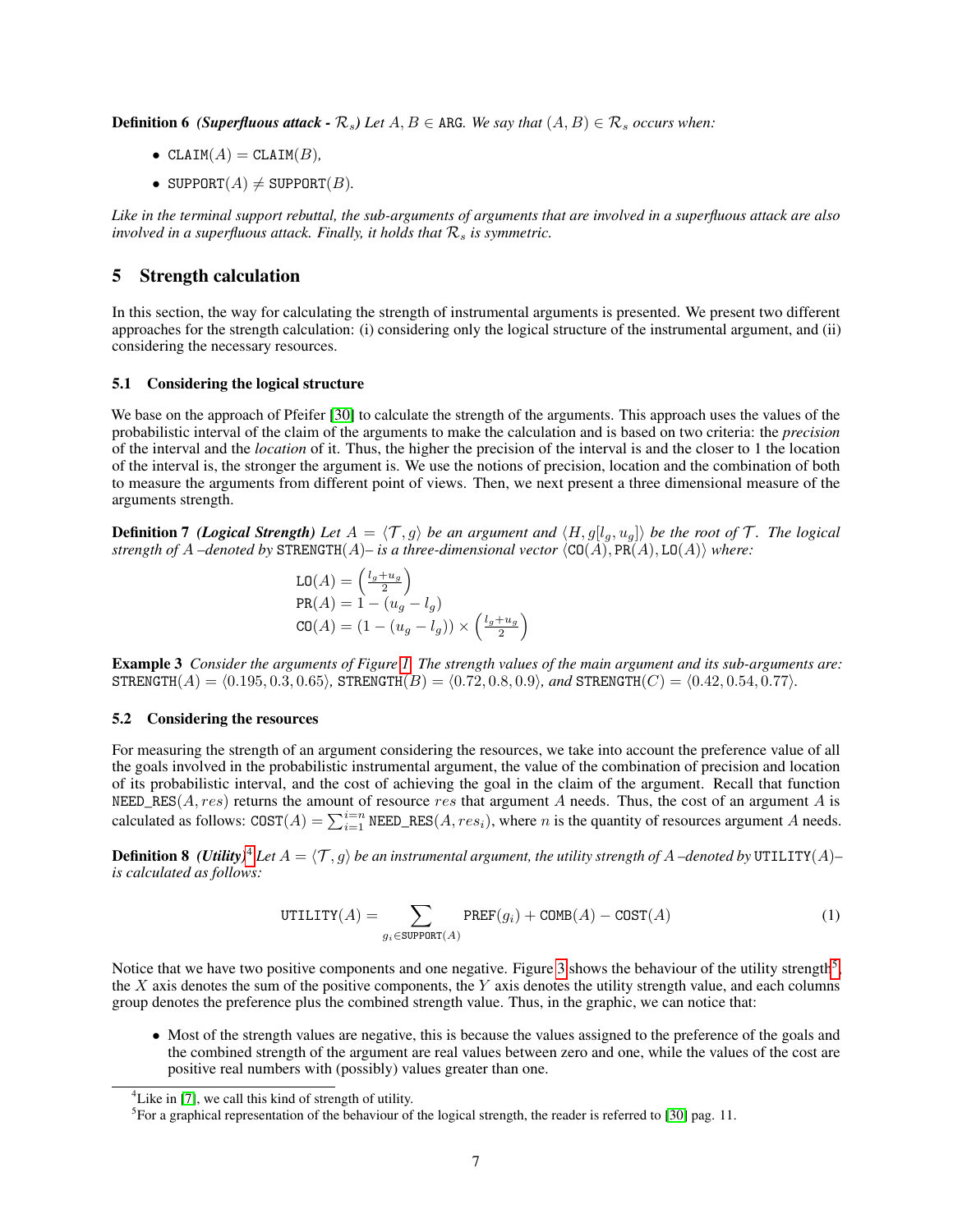- In each group of columns, the strongest arguments are displayed with the darkest blue. In the first columns group, this color does not appear because both values are zero.
- The greater the sum of the preference and the combined strength is and the lower the cost is, the greater the utility strength is. In the figure, the highest value of the strength is given when the sum of the positive components is 10 and the cost is 0. Otherwise, the lowest value of the utility strength occurs when the sum of the positive elements is 0 and the cost is 40.



<span id="page-7-1"></span>

#### 5.3 Preference between arguments

We can now compare two arguments based on these values. This comparison will determine the preference of an argument over another one. Taking into account these three dimensions is specially useful when there is a tie in the value of CO(A). Consider, for example, that PR(A) = 0.6 and LO(A) = 0.4, and PR(B) = 0.4 and LO(B) = 0.6; hence,  $CO(A) = CO(B) = 0.24$ . In this case, the agent may determine the strongest argument comparing the other values.

Definition 9 *(Preferred argument) Given two arguments* A *and* B*. Considering the logical strength, an argument* A *is more preferred than argument B* (*denoted by*  $\overline{A} \succ B$ ) *if:* 

*-*  $CO(A) > CO(B)$ *, or* 

- $-$  CO( $A$ ) = CO( $B$ ) *and* LO( $A$ ) = LO( $B$ ) *and* PR( $A$ ) > PR( $B$ )*, or*
- $-$  CO( $A$ ) = CO( $B$ ) *and* PR( $A$ ) = PR( $B$ ) *and* LO( $A$ ) > LO( $B$ )*.*

*Considering the utility strength,* A *is more preferred than* B *(denoted by*  $A \succ_R B$ ) *if* UTILITY $(A) >$  UTILITY $(B)$ *.* 

The election of which value the agent has to compare first (either the precision value or the location one) depends on his interests.

Regarding the logical strength of an argument and the preference relation, the following property shows the relation that exists between the logical strength of a main argument and the logical strength of its sub-arguments.

**Property 1** Let  $A = \langle T, g \rangle$  be an argument and  $A_1, ..., A_n$  all the sub-arguments of A. For all  $A_i, A_i \succeq A$ , where  $1 \leq i \leq n$ .

In the Example [3,](#page-6-3) one can notice that the logical strength of both sub-arguments is greater than the logical strength of the main argument.

# <span id="page-7-0"></span>6 Goals selection

In this section, we present an argumentation framework which integrates all the arguments and attacks in a unique framework and will be used to determine the set of compatible goals.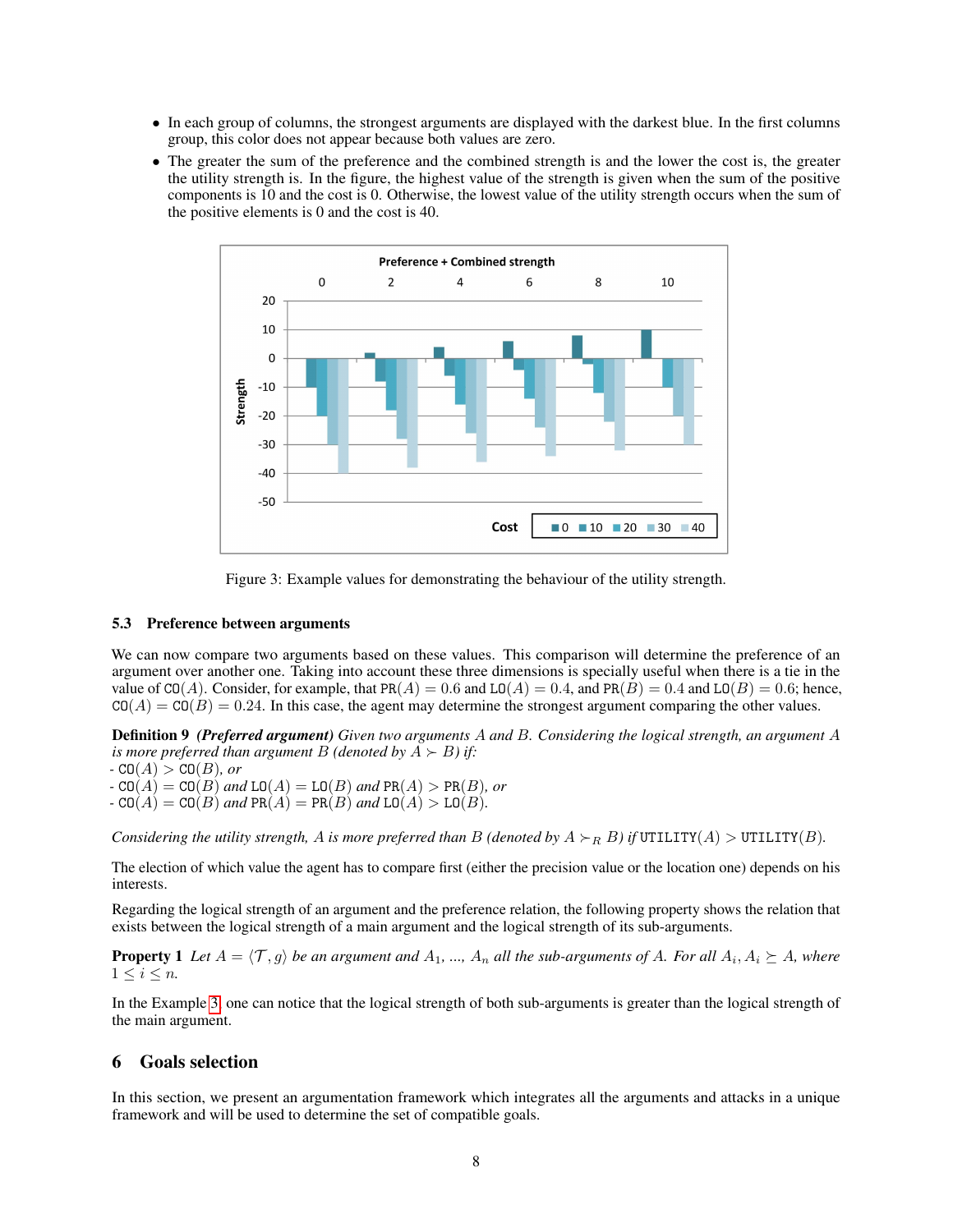**Definition 10** *(Argumentation framework)* An argumentation framework is a tuple  $AF = \langle \text{ARG}, \mathcal{R} \rangle$ , where  $\mathcal{R} =$  $\mathcal{R}_t \cup \mathcal{R}_s \cup \mathcal{R}_r$ .

Regarding  $R$ , it could happen that two arguments attack each other in more than one way. For example, suppose that G and F are two arguments such that  $(G, F) \in \mathcal{R}_t$  and  $(G, F) \in \mathcal{R}_s$ . In these cases, we consider multiple attacks between two arguments as a unique attack in  $AF$ .

Hitherto, we have considered that all attacks are symmetrical. However, the strength values of the arguments allow the agent to break such symmetry. Therefore, depending on these values some attacks may be considered successful. Thus, the process of goals selection starts by modifying the attack relation  $R$  taking into account the successful attacks.

**Definition 11** *(Successful attack)*<sup>[6](#page-8-0)</sup> *Let*  $A, B \in \text{ARG }$  *be two arguments, we say that* A *successfully attacks* B *when*  $A \succ B$  or  $A \succ_R B$ .

<span id="page-8-2"></span>**Example 4** *(Cont. Example [2\)](#page-5-1)* Let  $AF' = \langle \{A, B, C, D, E\}, \{(D, A), (B, D), (C, D), (E, A), (B, E), (E, C)\}\rangle$  be *the AF after considering the successful attack definition. Figure [4](#page-8-1) shows the graph representation of this framework and the three-dimensional strength of the arguments.*

<span id="page-8-1"></span>

Figure 4: Graph representation of the argumentation framework  $A\mathcal{F}$ . Nodes represent the arguments and edges the attacks. The strength of each argument is located next to each node.

The next step of the selection process is applying an argumentation semantics on the resultant AF, that is, after considering the successful attacks.

In argumentation theory, acceptability semantics are in charge of returning sets of arguments called extensions which are internally consistent. In order to obtain the set of goals that have no conflicts among them, we will apply the notion of conflict-freeness over the set of arguments to guarantee that no incompatible argument (i.e., plan) is returned by the semantics, and consequently no incompatible goal. Another notion, that we believe is important, is related to the number of compatible goals the agent can continue pursuing; in this way, the idea is to maximize this number. Thus, we propose to apply a semantics based on the notion of conflict-freeness and that also returns those extensions that maximize the number of goals to be pursued.

**Definition 12** (Semantics) Given  $AF = \langle ARG, R'\rangle$  where  $R' \subseteq R$  is the modified attack relation after considering *the successful attack. Let*  $\mathcal{E} \subset \text{ARG.}$ 

- $\mathcal E$  *is conflict-free if*  $\forall A, B \in \mathcal E$ ,  $(A, B) \notin \mathcal R'$ . Let  $\mathcal{CF}$  be the set of all the conflict-free extensions,
- MAX\_GOAL :  $\mathcal{CF}\to\mathcal{CF}'$ , where  $\mathcal{CF}'=2^{\mathcal{CF}}$ . This function takes as input a set of conflict-free sets and returns *those maximal (w.r.t set inclusion) sets that allow the agent to achieve the greatest number of pursuable goals. Sub-goals are not taken in to account in this function.*
- MAX\_UTIL :  $C\mathcal{F}'\to 2^{C\mathcal{F}'}$ . This function takes as input the set of conflict-free sets  $C\mathcal{F}'$  and returns those with *the maximum utility for the agent in terms of preference value. The utility of each extension is calculated by summing up the preference value of the main goals of the extension. In this function, sub-goals are not taken in to account either.*

The final step of the selection process is to obtain the set of compatible goals from the set of compatible plans.

**Definition 13** *(Projection function) Let*  $CF''$  *be a set of extensions returned by* MAX\_UTIL. *Function* COMP\_GOALS :  $CF'' \to 2^G$  takes as input an extension of  $CF'$  and returns the set of compatible goals that are associated to the *arguments in the extension.*

<span id="page-8-0"></span><sup>&</sup>lt;sup>6</sup>In other works, it is called a defeat relation [\[31\]](#page-13-13).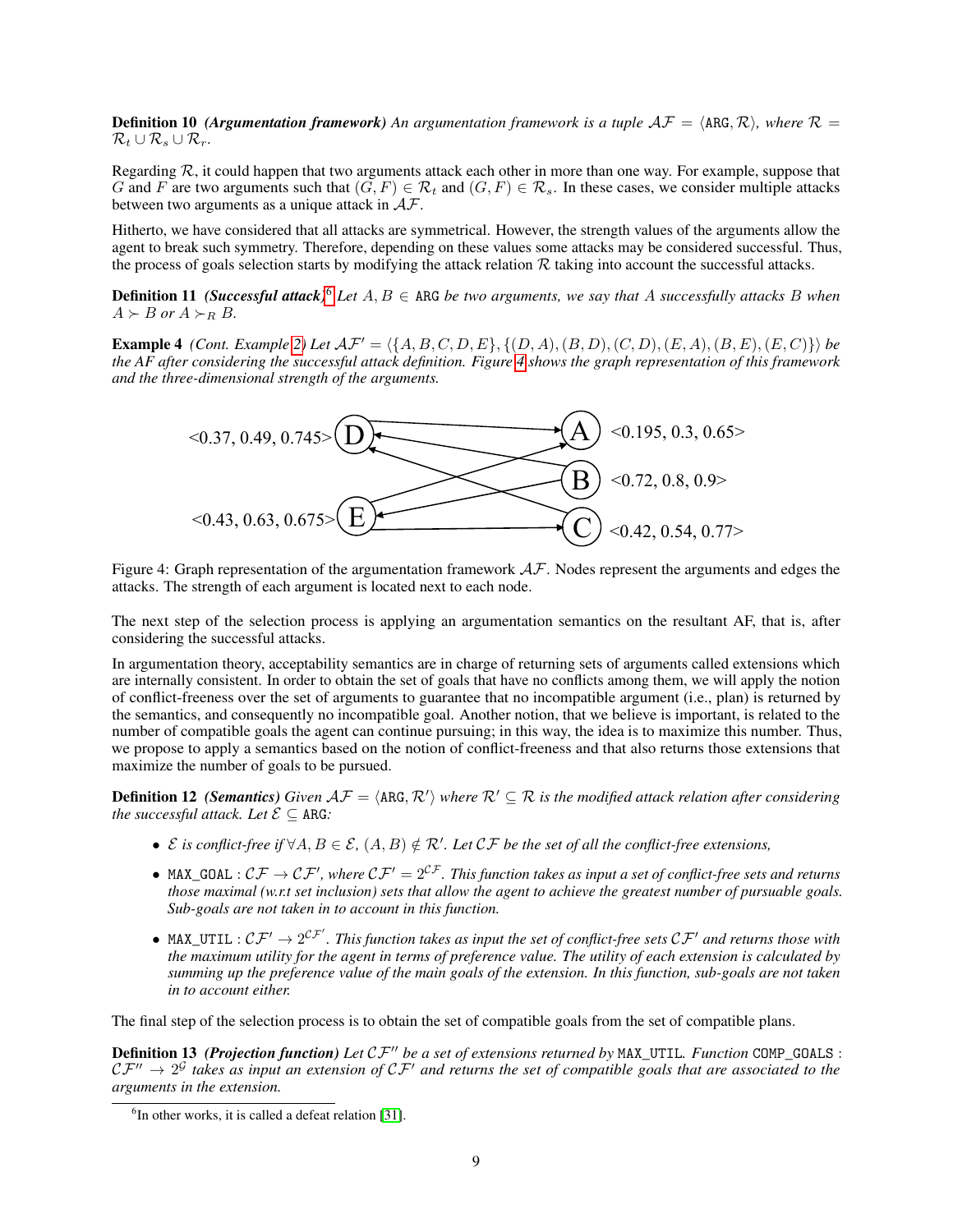Notice that function COMP\_GOALS is applied to each extension of  $\mathcal{CF}'$ ; hence, there could be more than one different set of compatible goals. In such case, the agent has to choose the set of compatible goals he will continue to pursue according to his interests.

Example 5 *(Cont. Example [4\)](#page-8-2) After applying the conflict-free semantics the conflict-free extensions are*  $CF = \{\{\}, \{C\}, \{B\}, \{B, C\}, \{A\}, \{A, C\}, \{A, B\}, \{A, B, C\}, \{E\}, \{D\}, \{D, E\}\}.$  Then we apply  $MAX_GOAL(\mathcal{CF})$  *and we obtain:*  $\mathcal{CF}' = \{\{A, B, C\}, \{D, E\}\}\$ . Extension  $\{A, B, C\}$  *allows the agent to achieve the top-goal* be*\_*f ixed *whereas extension* {D, E} *allows the agent to achieve the top-goal* clean*\_*1*\_*3*. Since there is a tie to break, the agent employs the preference value of the main goal. Assume that*  $\text{PREF}(\{D, E\}) = 0.9$  *and*  $PREF(\{A, B, C\})=0.75$ *. Consequently,* MAX\_UTIL $(\{A, B, C\}, \{D, E\})=\{D, E\}.$ 

*Finally, we apply the projection function:*  $\text{COMP\_GOLLS}(\{D, E\}) = \{clean\_1\_3, be\_oper\}.$ 

# <span id="page-9-0"></span>7 Evaluation of the approach

In this section, we evaluate the proposed approach and prove that it satisfies the rationality postulates proposed in [\[32\]](#page-13-14). Firstly, let us define the following notation:

 $\texttt{BEL}(\mathcal{E}) = \bigcup_{A \in \mathcal{E}} (\texttt{BODY}(\texttt{SUPPORT}(A)) \cap \mathcal{B}),$  $\mathtt{ACT}(\mathcal{E}) = \bigcup_{A \in \mathcal{E}} (\mathtt{BODY}(\mathtt{SUPPORT}(A)) \cap \mathcal{A})$  $\texttt{GOA}(\mathcal{E}) = \bigcup_{A \in \mathcal{E}} (\texttt{BODY}(\texttt{SUPPORT}(A)) \cap \mathcal{G})$ 

It is important to understand the following definition before presenting the results because both consistency and closure are specified based on justified conclusions. A goal that is the conclusion of an argument in any extension can be regarded as a justified conclusion, even if it is not in all extensions. From a more restrictive point of view, a goal can be regarded as a justified conclusion when it is the conclusion of an argument that belongs to all the extensions.

**Definition 14** *(Justified conclusions) Let*  $A\mathcal{F} = \langle ARG, R \rangle$  *be a general AF and*  $\{E_1, ..., E_n\}$   $(n \ge 1)$  *be its set of extensions under the conflict-free semantics.*

- CONCS $(\mathcal{E}_i) = \{\texttt{CLAIM}(A) | A \in \mathcal{E}_i\} (1 \leq i \leq n)$ .
- $\bullet$  Output  $= \bigcap_{i=1,...,n} \texttt{CONCS}(\mathcal{E}_i)$ .

CONCS( $\mathcal{E}_i$ ) denotes the justified conclusions for a given extension  $\mathcal{E}_i$  and Output denotes the conclusions that are *supported by at least one argument in each extension.*

An important property required in [\[32\]](#page-13-14) is direct consistency. An argumentation system satisfies direct consistency if its set of justified conclusions and the different sets of conclusions corresponding to each extension are consistent. This property is important in our approach because it guarantees that the agent will only pursue non-conflicting goals.

<span id="page-9-1"></span>**Theorem 1** *(Direct consistency)* Let  $AF = \langle \text{ARG}, \mathcal{R} \rangle$  *be a general AF and*  $\mathcal{E}_1, ..., \mathcal{E}_n$  *its conflict-free extensions.*  $\forall \mathcal{E}_i, i = 1, ..., n$ , it holds that:

- *1. The set of beliefs*  $BEL(\mathcal{E}_i)$  *is a consistent set of literals.*
- 2. The set of actions  $\text{ACT}(\mathcal{E}_i)$  *is a consistent set of literals.*
- 3. The set of goals  $GOA(\mathcal{E}_i)$  *is a consistent set of literals.*
- 4. The set of goals  $GDA(\mathcal{E}_i)$  has no superfluous conflicting goals.

**Proof 1** Let  $\mathcal{E}_i$  be an extension of  $\mathcal{AF}$ .

*1. Let us show that*  $BEL(\mathcal{E}_i)$  *is a consistent set of literals. Suppose that*  $BEL(\mathcal{E}_i)$  *is inconsistent. This means that* ∃b, ¬b ∈ BEL(Ei)*. Consider that* ∃ A, B ∈ E<sup>i</sup> *such that* [{}, b] ∈ SUPPORT(A) *and* [{}, ¬b] ∈ SUPPORT(B)*. This means that there is a supports rebuttal between A and B due to b and*  $\neg b$ *. Since it contradicts the fact that*  $\mathcal{E}_i$  is *conflict-free, we can say that*  $BEL(\mathcal{E}_i)$  *is consistent.* 

2. Let us show that  $\text{ACT}(\mathcal{E}_i)$  is a consistent set of literals. Suppose that  $\text{ACT}(\mathcal{E}_i)$  is inconsistent. This means that ∃ a, ¬a ∈ ACT(Ei)*. Consider that* ∃A, B ∈ E<sup>i</sup> *such that* [{}, a] ∈ SUPPORT(A) *and* [{}, ¬a] ∈ SUPPORT(B)*. This means that there is a supports rebuttal between A and B due to a and*  $\neg a$ *. Since it contradicts the fact that*  $\mathcal{E}_i$  is *conflict-free, we can say that*  $ACT(\mathcal{E}_i)$  *is consistent.*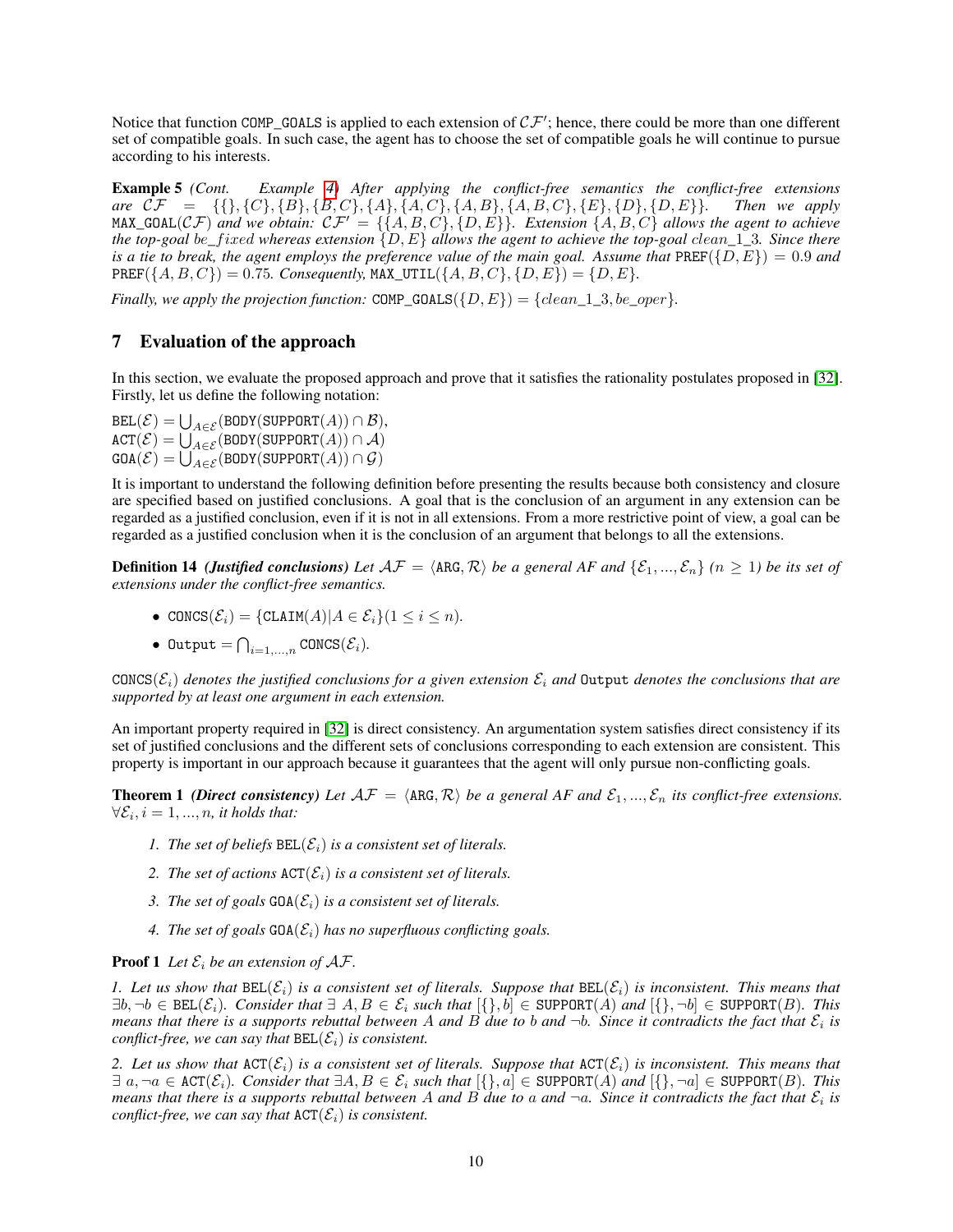*3. Let us show that*  $GCA(\mathcal{E}_i)$  *is a consistent set of literals. Suppose that*  $GCA(\mathcal{E}_i)$  *is inconsistent. This means that* ∃ g, ¬g ∈ GOA(Ei)*. Consider that* ∃ A, B ∈ E<sup>i</sup> *such that* [{}, g] ∈ SUPPORT(A) *and* [{}, ¬g] ∈ SUPPORT(B)*. This* means that there is a supports rebuttal between A and B due to g and  $\neg g$ . Since it contradicts the fact that  $\mathcal{E}_i$  is *conflict-free, we can say that*  $GDA(\mathcal{E}_i)$  *is consistent.* 

 $4.$  Let us show that  $GOA(\mathcal{E}_i)$  has no superfluous conflicting goals. Suppose that  $\exists g, g' \in GOA(\mathcal{E}_i)$  such that  $g$  and  $g'$  are  $s$ uperfluous goals. Since g and g' are superfluous goals, it means that  $\exists A, B\in \mathcal{E}_i$  such that  $\texttt{CLAIM}(A)=\texttt{CLAIM}(B)=0$  $g = g'$  and SUPPORT $(A) \neq$  SUPPORT $(\hat{B})$ . Hence, there is a superfluous attack between A and B. This contradicts the fact that  $\mathcal{E}_i$  is conflict free.

*Finally, since all the extensions obtained from* AF *are consistent, then* OUTPUT *is also consistent.*

Next property is closure, the idea of closure is that the set of justified conclusions of every extension should be closed under the set of plan rules  $PR$ . That is, if g is a conclusion of an extension and there exists a plan rule  $g \to g'$ , then  $g'$ should also be a conclusion of the same extension. Next definition states the closure of the set of plan rules of the agent.

Definition 15 *(Closure of* PR*) Let* F ⊆ B <sup>∗</sup> ∪ A<sup>∗</sup> ∪ G*. The closure of* F *under the set* PR *of plan rules, denoted by*  $Cl_{\mathcal{PR}}(\mathcal{F})$ *, is the smallest set such that:* 

- $\mathcal{F} \subset \mathcal{C}l_{\mathcal{DP}}(\mathcal{F})$
- *If*  $(g|b_1 \wedge ... \wedge b_n \wedge g_1 \wedge ... \wedge g_m \wedge a_1, ... \wedge a_l)[l, u] \in \mathcal{PR}$  and  $b_1, ..., b_n, g_1, ..., g_m, a_1, ..., a_l \in Cl_{PR}(\mathcal{F})$  *then*  $g \in Cl_{PR}(\mathcal{F})$ *.*
- If  $\mathcal{F} = \mathcal{C}l_{\mathcal{PR}}(\mathcal{F})$ *, then*  $\mathcal F$  *is said to be closed under the set*  $\mathcal{PR}$ *.*

In our approach closure is important because it guarantees that all the goals that can be inferred from  $PR$  be evaluated in terms of their possible conflicts, which in turn guarantees that the agent only will pursue non-conflicting goals.

**Theorem 2** (Closure) Let PR be a set of probabilistic plan rules,  $AF = \langle ARG, R'\rangle$  be an argumentation framework *built from*  $PR$ . Output *is its set of justified conclusions, and*  $\mathcal{E}_1, ..., \mathcal{E}_n$  *its extensions under the conflict-free semantics.* AF *satisfies closure iff:*

- *1.* CONCS( $\mathcal{E}_i$ ) =  $\mathcal{C}l_{PR}(\text{CONCS}(\mathcal{E}_i))$  *for each*  $1 \leq i \leq n$ .
- 2. Output  $=Cl_{PR}$ (Output).

**Proof 2** *Let us call*  $\text{ARG}_{Cl}$  *the arguments that can be built from*  $\text{BEL}(\mathcal{E}) \cup \text{ACT}(\mathcal{E}) \cup \text{GOA}(\mathcal{E})$  *and*  $\mathcal{PR}$ *.* 

 $G$ iven that  $\texttt{CONCS}(\mathcal{E}_i)=\mathcal{C}l_{\mathcal{PR}}(\texttt{CONCS}(\mathcal{E}_i))$ , we will proof that  $\forall \mathcal{E}_i, i=1,...,n$ , it holds that  $\mathcal{E}_i=\texttt{ARG}_{Cl}$ ; thus, we will first proof that  $\mathcal{E}_i \subseteq \texttt{ARG}_{Cl}$  and then that  $\texttt{ARG}_{Cl} \subseteq \mathcal{E}_i$ .

- *1.*  $\mathcal{E}_i \subset \text{ARG}_{Cl}$ *: This is trivial.*
- $2.$  ARG<sub>Cl</sub>  $\subseteq$   $\mathcal{E}_i$ : Suppose that  $\text{ARG}_{Cl} \nsubseteq \mathcal{E}_i$ ; hence,  $\exists A \in \text{ARG}_{Cl}$  such that  $A \notin \mathcal{E}_i$ . Since  $A \notin \mathcal{E}_i$ , it means that  $\exists B\in\mathcal{E}_i$  such that  $(B,A)\in\mathcal{R}'$  or  $(A,B)\in\mathcal{R}'$ . There are three situation in which this happens, one for *each form of incompatibility:*
	- *(a)* When the attack is a supports rebuttal  $((B, A) \in \mathcal{R}_t$  or  $(A, B) \in \mathcal{R}_t$ ): This means that  $\exists [H, \psi] \in$  $\texttt{SUPPORT}(B)$  and  $\exists [H', \psi'] \in \texttt{SUPPORT}(A)$  such that  $\psi = \neg \psi'$ , considering that  $\psi, \psi' \in \mathcal{B}$  or  $\psi, \psi' \in \mathcal{G}$  $or \psi, \psi' \in A$ *. Since both* A *and* B *are built from*  $BEL(\mathcal{E}_i)$ *,*  $ACT(\mathcal{E}_i)$ *, and*  $GOA(\mathcal{E}_i)$  *this would mean that*  $BEL(\mathcal{E}_i)$ ,  $ACT(\mathcal{E}_i)$ *, or*  $GOA(\mathcal{E}_i)$  *are inconsistent, which contradicts the first, second, and third items of Theorem [1.](#page-9-1)*
	- *(b) When it is a superfluous attack*  $((B, A) \in \mathcal{R}_s$  *or*  $(A, B) \in \mathcal{R}_s$ *): Let*  $g = \text{CLAIM}(A)$  *and*  $g' = \text{CLAIM}(B)$ *. Since there is a superfluous attack between* A *and* B*, it means that* g *and* g <sup>0</sup> *are superfluous goals. Given that both arguments are built from*  $BEL(\mathcal{E}_i)$ ,  $ACT(\mathcal{E}_i)$ *, and*  $GOA(\mathcal{E}_i)$ *, we can say that their conclusions are also part of*  $GDA(\mathcal{E}_i)$ *, i.e.*  $g, g' \in GDA(\mathcal{E}_i)$ *. This contradicts the last item of Theorem [1,](#page-9-1) which proofs that there is no superfluous conflicting goals in*  $GOA(\mathcal{E}_i)$ *.*

The last property our proposal should satisfy is indirect consistency. This property means that (i) the closure under the set of probabilistic plan rules of the set of justified conclusions is consistent, and (ii) for each extension, the closure under the set of probabilistic plan rules of its conclusions is consistent.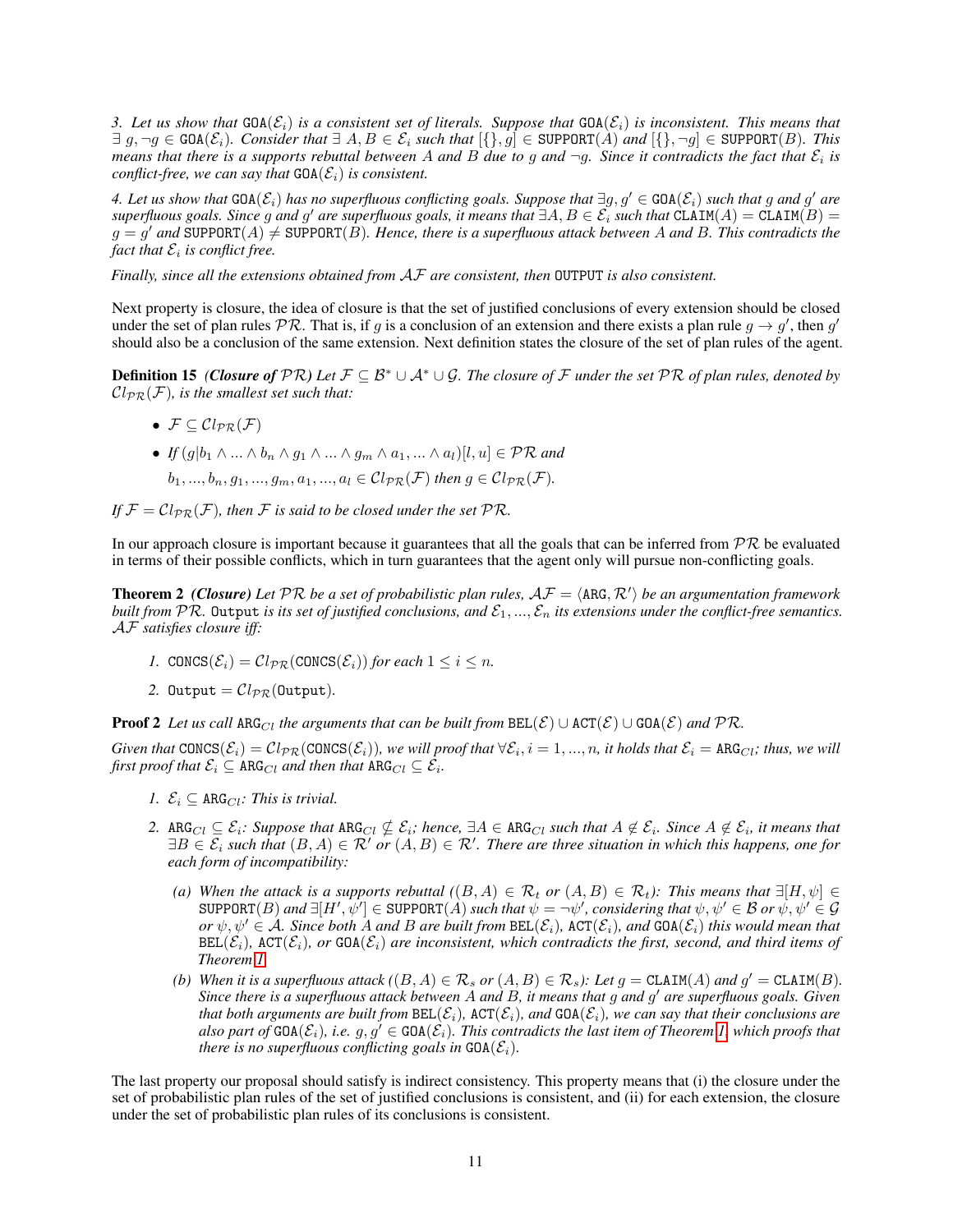**Theorem 3** (Indirect consistency) Let  $PR$  be a set of probabilistic plan rules and  $AF = \langle ARG, R'\rangle$ . OUTPUT is its set of justified conclusions, and  $\mathcal{E}_1,...,\mathcal{E}_n$  its conflict-free extensions under the conflict-free semantics.  $\mathcal{AF}=\langle$  ARG,  $\mathcal{R}'\rangle$ *satisfies indirect consistency iff:*

*-*  $Cl_{PR}(CONF(\mathcal{E}_i))$  *is consistent for each*  $1 \leq i \leq n$ . *-* ClPR *(*OUTPUT*) is consistent.*

Proof 3 Based on Proposition 7 defined in [\[32\]](#page-13-14)<sup>[7](#page-11-1)</sup>, we can say that our proposal satisfies indirect inconsistency since it *satisfies closure and direct consistency.*

# <span id="page-11-0"></span>8 Conclusions and future work

This article presents: (i) a way for measuring instrumental arguments which components are pervaded of uncertainty and (ii) an argumentation-based approach for selecting compatible goals from a set of incompatible ones. We use abstract argumentation theory because we have noticed that the problem of goals selection can be compared to the problem of calculating an extension in abstract argumentation. Therefore, we have adapted some concepts of abstract argumentation to our problem.

With respect to the research questions presented in the introduction, we can now state the following:

- 1. In order to represent the uncertainty of the elements of an argument, we use probabilistic intervals, which express the certainty degree of the beliefs, actions, and goals that made up the argument. Since the structure of an argument is a tree, we apply probabilistic MODUS PONENS from the leaves to the root to obtain the probabilistic interval of the goal that is the claim of the argument. We represent the logical strength of an argument by means of a three-dimensional vector, which includes the values of the precision and the location of the interval of the claim, and the combined value of both precision and location. Besides, we calculate the utility strength of an argument based on the resources that are necessary for performing the plan associated to the arguments. Both types of strength determine the successful attacks in the argumentation framework.
- 2. The uncertainty of the elements that make up an argument impacts on the final set of compatible goals in the following way: the set of compatible goals depends on the attack relation among the arguments. We consider that an attack is successful when an argument is more (or equal) preferred than other. Since the preference relation is determined using the logical strength, this means that the certainty degree determines if an attack is successful or not.

Comparing with related work, we can state the following:

- In [\[5\]](#page-12-4), [\[6\]](#page-12-5), and [\[7\]](#page-12-6), they use arguments to represent plans, determine conflicts, and select compatible plans. The main differences of our proposal with these approaches are: (i) the structure of our arguments includes beliefs and actions, which are not considered in the related works, and (ii) they deal with the conflicts that are similar to the attack defined for terminal incompatibility; however, the superfluous attacks not taken into account.
- Unlike our proposal, [\[5\]](#page-12-4), [\[6\]](#page-12-5), [\[9\]](#page-12-8), and [\[7\]](#page-12-6) do not consider uncertainty in the elements of the arguments.
- Our approach is based on probabilistic logic; however, unlike [\[10\]](#page-12-9) and [\[11\]](#page-12-10), we use an interval representation of the probabilistic value of the components of the arguments.
- Finally, with respect to the strength calculation of arguments, in [\[5\]](#page-12-4), it is measured based on the worth of the goals that made up it and the cost of the plan in relation to the resources it needs to be achieved. We calculate the strength based on the probabilistic values and propose a three-dimensional measure that allows to evaluate an argument from different perspectives, which is an advantage of our proposal.

A direct future work of this research is its practical application on the medical adherence problem that is being tackled by researchers of the Department of Computing Science together with the Department of Community Medicine and Rehabilitation of the Umea University. In this project, a Medication Coach Intelligent Agent (MCIA) is being developed [\[26\]](#page-13-8). Such agent perceives the environment through a smart augmented reality device –the Microsoft HoloLens– and has autonomous reasoning capabilities. We believe that the proposed approach fits perfectly in this project because the

<span id="page-11-1"></span><sup>&</sup>lt;sup>7</sup>Extracted from [\[32\]](#page-13-14): "Proposition 7. Let  $\langle A, Def \rangle$  be an argumentation system. If  $\langle A, Def \rangle$  satisfies closure and direct consistency, then it also satisfies indirect consistency.".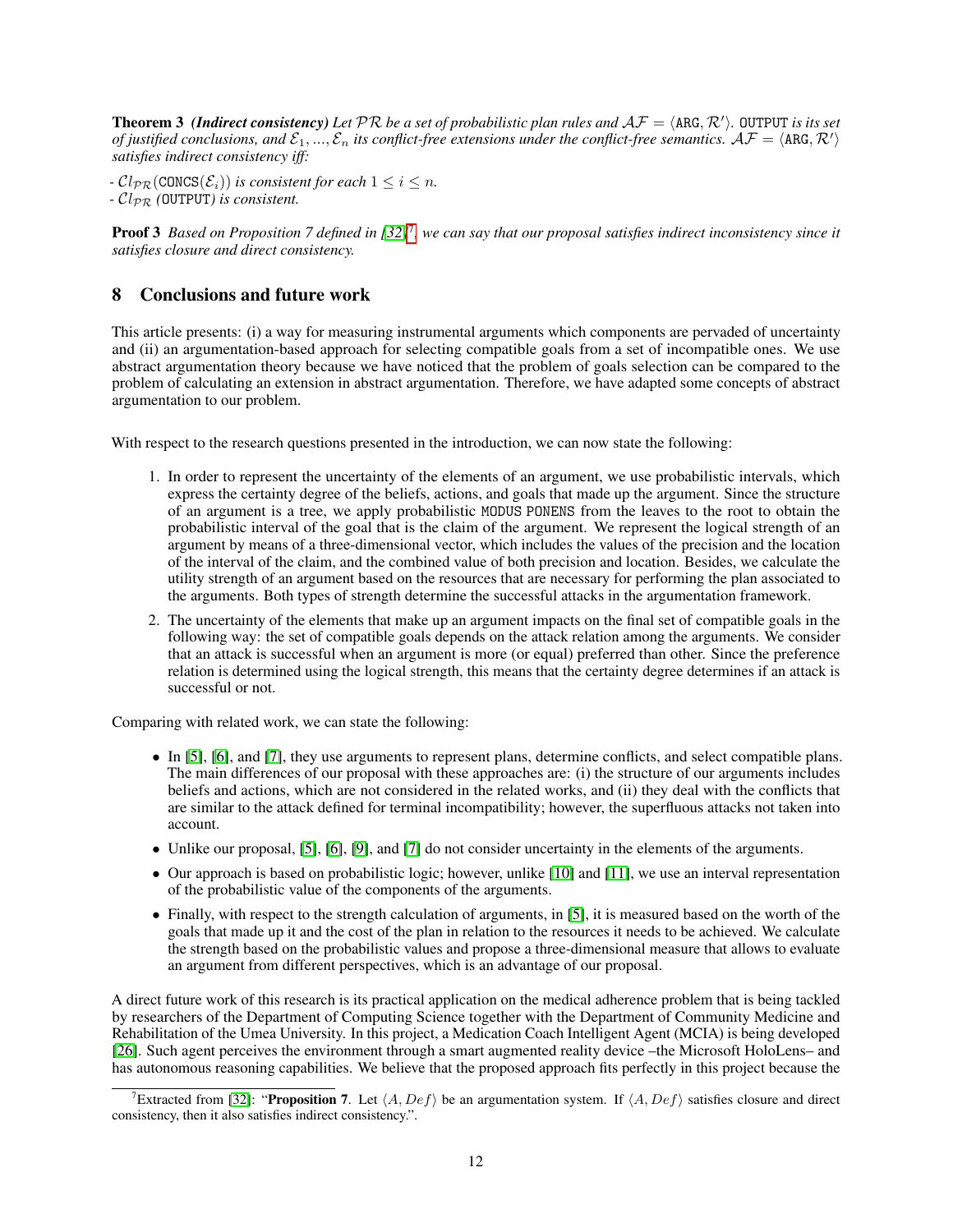MCIA has to deal with uncertain information perceived through the HoloLens sensors and uses such information during his reasoning cycle, which includes the selection of goals.

Another future (more theoretical) research direction is related to probability logic. We have used the coherence-based probability logic to propagate the uncertainty from the support to the claim of the argument. We would like to study other approaches of probabilistic logic in order to obtain tighter intervals, if possible.

Finally, we plan to implement this proposal in Java and want to study how to integrate it with JASON [\[33\]](#page-13-15), a BDI-based platform for developing intelligent agents.

## Acknowledgment

This work is partially founded by CAPES (Coordenação de Aperfeiçoamento de Pessoal de Nível Superior).

## References

- <span id="page-12-0"></span>[1] Lars Braubach, Alexander Pokahr, Daniel Moldt, and Winfried Lamersdorf. Goal representation for bdi agent systems. In *ProMAS*, volume 3346, pages 44–65. Springer, 2004.
- <span id="page-12-1"></span>[2] Cristiano Castelfranchi and Fabio Paglieri. The role of beliefs in goal dynamics: Prolegomena to a constructive theory of intentions. *Synthese*, 155(2):237–263, 2007.
- <span id="page-12-2"></span>[3] Phan Minh Dung. On the acceptability of arguments and its fundamental role in nonmonotonic reasoning, logic programming and n-person games. *Artificial intelligence*, 77(2):321–357, 1995.
- <span id="page-12-3"></span>[4] Leila Amgoud. A formal framework for handling conflicting desires. In *ECSQARU*, volume 2711, pages 552–563. Springer, 2003.
- <span id="page-12-4"></span>[5] Leila Amgoud, Caroline Devred, and Marie-Christine Lagasquie-Schiex. A constrained argumentation system for practical reasoning. In *International Workshop on Argumentation in Multi-Agent Systems*, pages 37–56. Springer, 2008.
- <span id="page-12-5"></span>[6] Joris Hulstijn and Leendert WN van der Torre. Combining goal generation and planning in an argumentation framework. In *NMR*, pages 212–218, 2004.
- <span id="page-12-6"></span>[7] Iyad Rahwan and Leila Amgoud. An argumentation based approach for practical reasoning. In *Proceedings of the fifth international joint conference on Autonomous agents and multiagent systems*, pages 347–354. ACM, 2006.
- <span id="page-12-7"></span>[8] Leila Amgoud and Henri Prade. Using arguments for making and explaining decisions. *Artificial Intelligence*, 173(3):413–436, 2009.
- <span id="page-12-8"></span>[9] M Morveli-Espinoza, Juan Carlos Nieves, A Possebom, Josep Puyol-Gruart, and Cesar Augusto Tacla. An argumentation-based approach for identifying and dealing with incompatibilities among procedural goals. *International Journal of Approximate Reasoning*, 105:1–26, 2019.
- <span id="page-12-9"></span>[10] Anthony Hunter. A probabilistic approach to modelling uncertain logical arguments. *International Journal of Approximate Reasoning*, 54(1):47–81, 2013.
- <span id="page-12-10"></span>[11] Rolf Haenni. Probabilistic argumentation. *Journal of Applied Logic*, 7(2):155–176, 2009.
- <span id="page-12-11"></span>[12] Leila Amgoud and Henri Prade. Using arguments for making decisions: A possibilistic logic approach. In *Proceedings of the 20th conference on Uncertainty in artificial intelligence*, pages 10–17. AUAI Press, 2004.
- <span id="page-12-12"></span>[13] Juan Carlos Nieves, Mauricio Osorio, and Ulises Cortés. Modality-based argumentation using possibilistic stable models. *CMNA VII-Computational Models of Natural Argument*, 2007.
- <span id="page-12-13"></span>[14] Carlos I Chesñevar, Guillermo R Simari, Teresa Alsinet, and Lluís Godo. A logic programming framework for possibilistic argumentation with vague knowledge. In *Proceedings of the 20th conference on Uncertainty in artificial intelligence*, pages 76–84. AUAI Press, 2004.
- <span id="page-12-14"></span>[15] Teresa Alsinet, Carlos I Chesnevar, Lluís Godo, Sandra Sandri, and Guillermo Simari. Formalizing argumentative reasoning in a possibilistic logic programming setting with fuzzy unification. *International Journal of Approximate Reasoning*, 48(3):711–729, 2008.
- <span id="page-12-15"></span>[16] Ralf Schweimeier and Michael Schroeder. Fuzzy unification and argumentation for well-founded semantics. In *International Conference on Current Trends in Theory and Practice of Computer Science*, pages 102–121. Springer, 2004.
- <span id="page-12-16"></span>[17] Niki Pfeifer and Gernot D Kleiter. Framing human inference by coherence based probability logic. *Journal of Applied Logic*, 7(2):206–217, 2009.